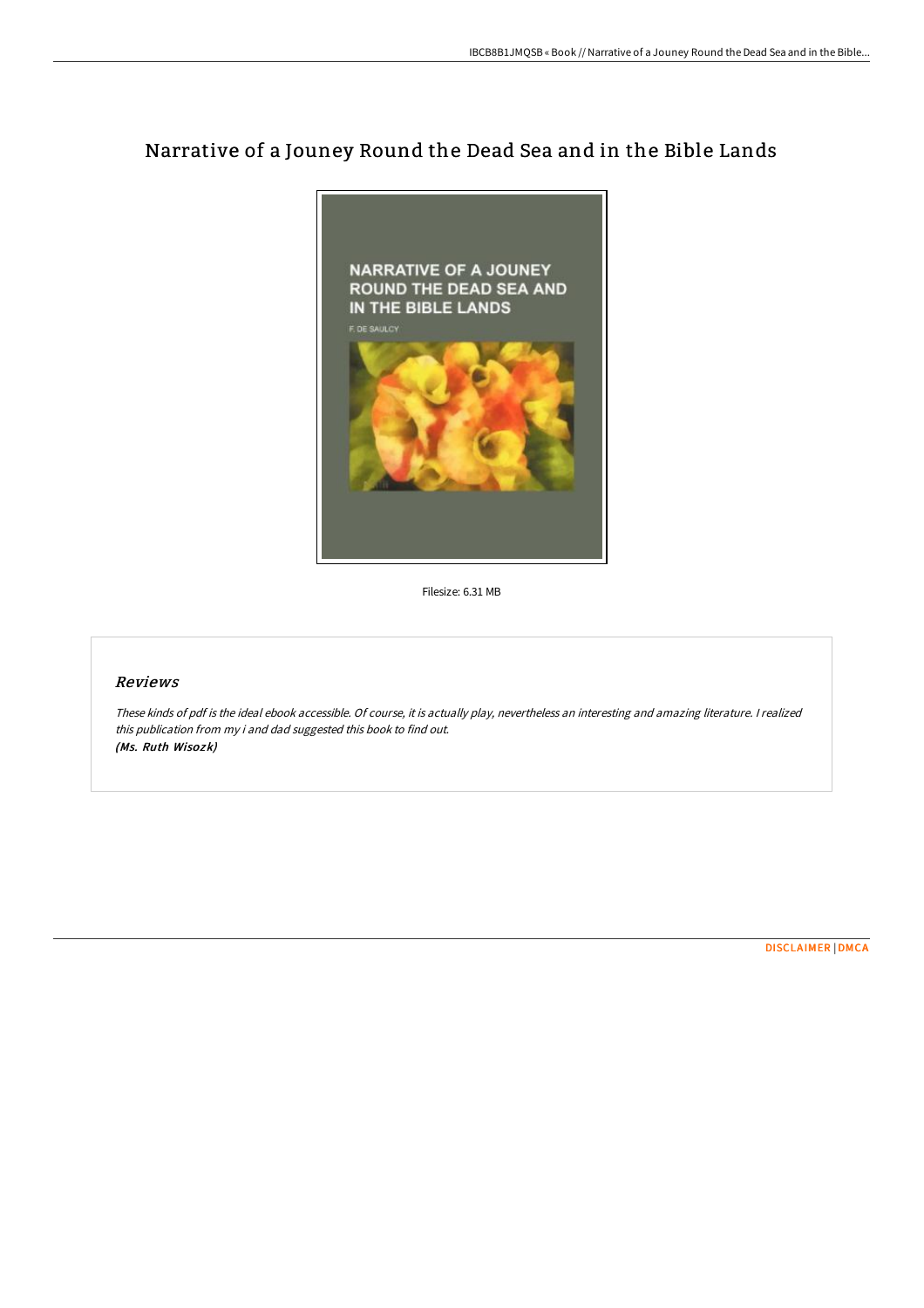## NARRATIVE OF A JOUNEY ROUND THE DEAD SEA AND IN THE BIBLE LANDS



**DOWNLOAD PDF** 

General Books LLC. Paperback. Book Condition: New. This item is printed on demand. Paperback. 172 pages. Dimensions: 9.7in. x 7.4in. x 0.4in.This historic book may have numerous typos and missing text. Purchasers can download a free scanned copy of the original book (without typos) from the publisher. Not indexed. Not illustrated. 1854 Excerpt: . . . shoals of small fishes full of life and activity, and as far as I was able to judge, somewhat resembling, in shape and size, fine gudgeons, or sparlings. To the left of this magnificent reservoir, the plain is bordered by small hills strewed with an innumerable quantity of blocks of lava. Evidently these blocks of lava have not come here by themselves, and are, like those of Tarichea, vestiges of an ancient town. The only diFerence is that they are larger than those Of Taricheee, and I am inclined to believe that this increased dimension denotes a higher antiquity. It seems to me impossible to question the identity of the spring enclosed within the stone reservoir, which I have just described, and now called the Ayn-elMedaouarah, (the circular fountain), with the spring mentioned by Josephus, and which he denominates the fountain of Capernaum. This last watered and fertilised the plain of Gennesar; the Ayn-el-Medaouarah still waters and fertilises this same plain of Gennesar, now called El-Rhoueyr; for the water running from the reservoir forms a large rivulet, which might easily be drained into canals of irrigation. The fountain of Josephus produced shoals of small fishes; the circular fountain still contains the progeny of the same fishes mentioned by Josephus j consequently we are on the territory of Capernaum, when we arrive at the Ayn-el-Medaouarah. The ruins still recognisable, the basaltic rocks of which are scattered over the This reservoir is exactly similar to those...

 $\Box$ Read [Narrative](http://techno-pub.tech/narrative-of-a-jouney-round-the-dead-sea-and-in-.html) of a Jouney Round the Dead Sea and in the Bible Lands Online  $\blacksquare$ [Download](http://techno-pub.tech/narrative-of-a-jouney-round-the-dead-sea-and-in-.html) PDF Narrative of a Jouney Round the Dead Sea and in the Bible Lands